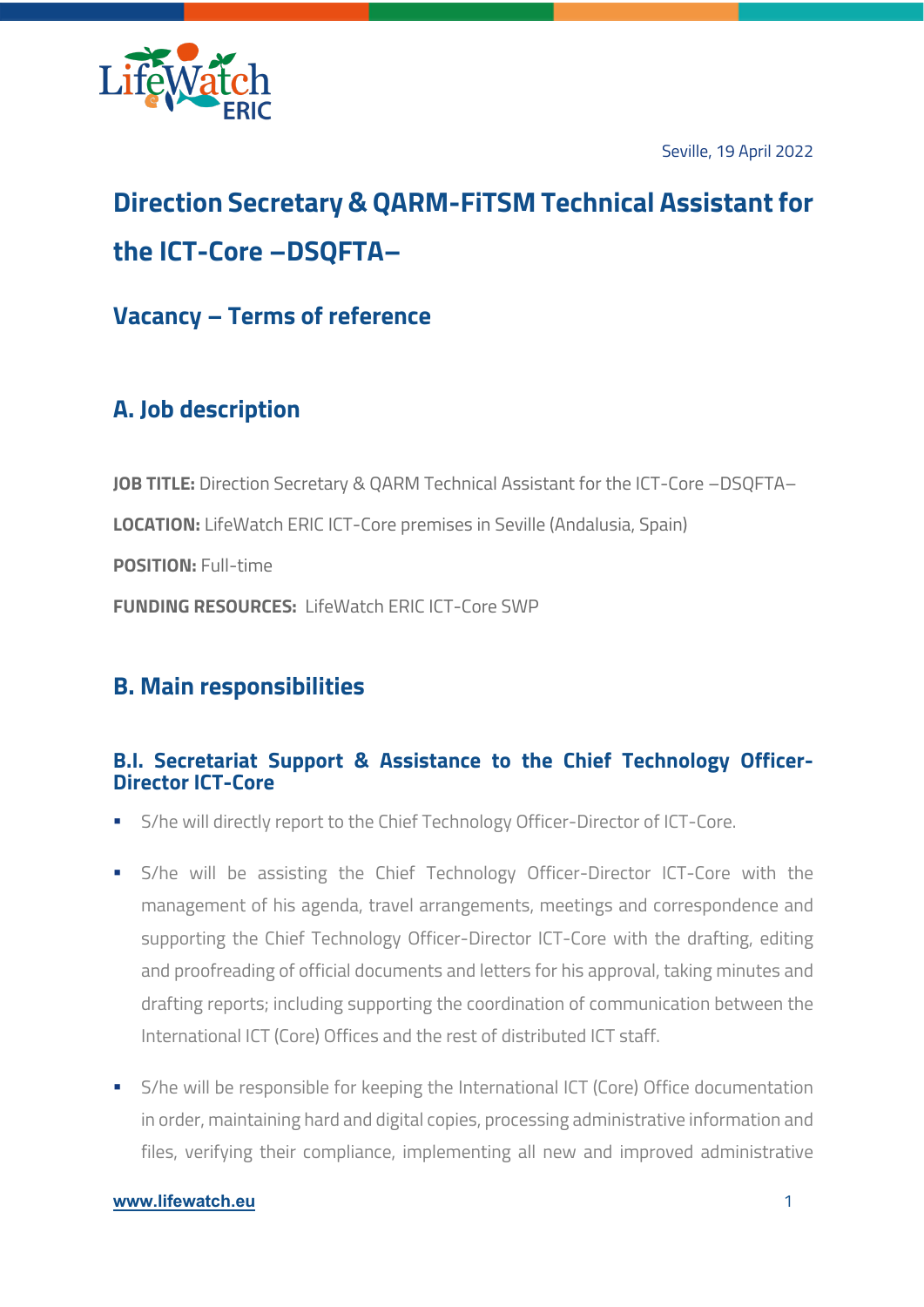

procedures, liaising with the Spanish national public administration when necessary, reporting to the Chief Technology Officer-Director ICT-Core.

- § S/he will be supporting the staff in processing mission requests and refunding, purchase, compensation and leave requests, maintaining complex calendars, and will be responsible for basic accounting and book-keeping, tracking expenditures and incomes, storing invoices, payment proofs and related supporting documentation, following procurement processes, assist with basic payroll functions, liaising with external accounting and HR consultant.
- S/he will be supporting the organisation of meetings and events, arranging invitations, confirmations, scheduling and logistics.

#### **B.II. QARM-FiTSM Technical Assistant**

- S/he will support to the coordination and management of ICT QARM activities related to the day-to-day LifeWatch ERIC processes and their development, in particular the ICT-Core ones.
- S/he will support to the coordination and management of FiTSM activities related to the day-to-day LifeWatch ERIC processes and their development, in particular those related to the co-design, deployment and maintenance of the LW ERIC Industrialisation Plan under the direction and supervision of the Chief Technology Officer (CTO).

### **C. The ideal candidate should meet the following requirements:**

- **Minimum qualification: Engineering Degree;**
- A Master's degree in Project Management is also compulsory;
- At least 4 years' experience on Quality and Process Engineering at international level;
- § Proven experience in tasks related to the process improvement and customer response engineering;

#### **www.lifewatch.eu** 2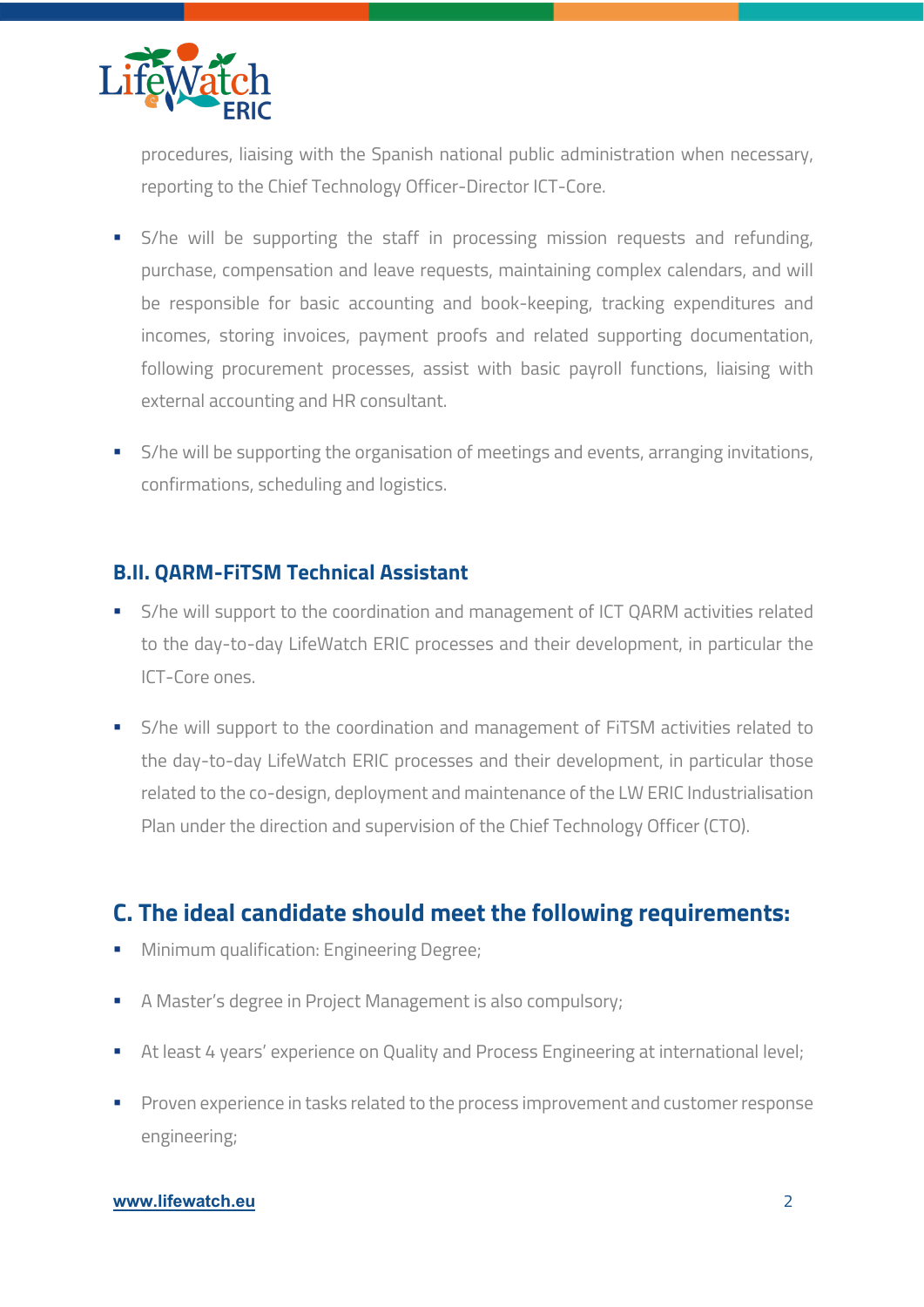

- **Excellent presentation and reporting skills, fluency in written and spoken English** (minimum B2), the working language of LifeWatch ERIC under article 1.3 of its Statutes;
- Excellent presentation and reporting skills, fluency in written and spoken Spanish (C1), as the ICT-Core premises are located in Spain;
- Knowledge of other European languages, although not a requirement, will be taken into consideration;
- **•** Proven experience on testing engineering programmes;
- Ability to deal responsibly with general administrative tasks;
- Experience in setting and coordinating administrative procedures;
- **Ability to work under tight deadlines with changing priorities, availability to occasionally** work beyond office hours and on weekends as required;
- § Availability to travel abroad accompanying the CTO-Director ICT-Core, and other ICT Office staff;
- § Proven organisation, management and communicative skills;
- **High-standard work ethic.**

#### **ASSETS**

- **•** Accredited professional experience related to tasks to do with customer processoriented services;
- Understanding of main of Research Infrastructures, ICT, biodiversity and ecosystem international regulations related issues;
- Skills in MS Office, AutoCAD, SolidWork, CRMoD, software packets, and social media platforms;